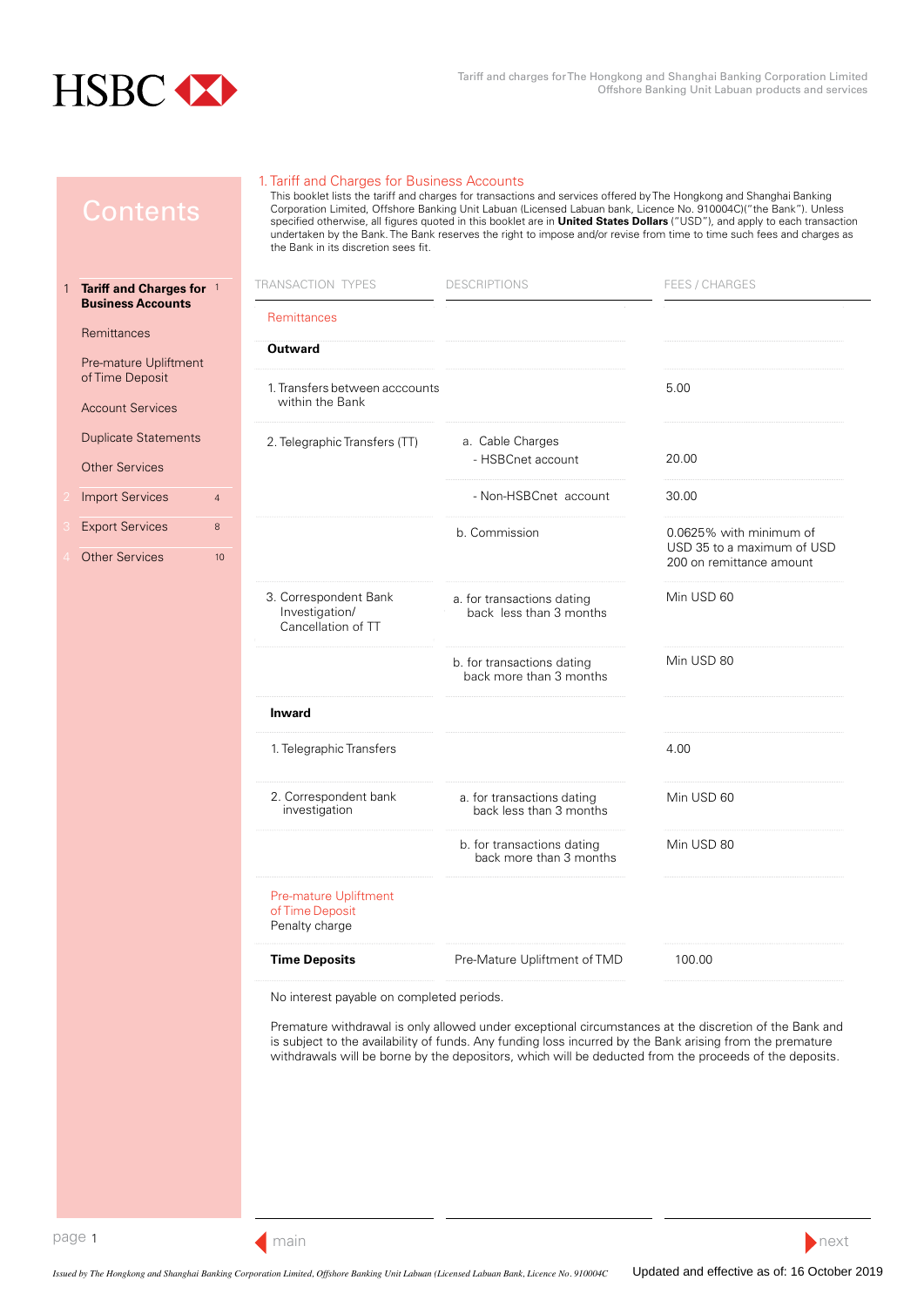<span id="page-1-0"></span>

1

### 1. Tariff and Charges for Business Accounts

| Jontents                                             | TRANSACTION TYPES                          | <b>DESCRIPTIONS</b>                      | FEES / CHARGES |  |
|------------------------------------------------------|--------------------------------------------|------------------------------------------|----------------|--|
|                                                      | <b>Account Services</b>                    |                                          |                |  |
| Tariff and Charges for 1<br><b>Business Accounts</b> | <b>Account Opening Fees</b>                |                                          | 200.00         |  |
| Remittances                                          | Service Charge based on<br>Minimum Balance | a. USD (Minimum Amount<br>USD 20,000)    | 35.00          |  |
| Pre-mature Upliftment<br>of Time Deposit             |                                            | b. EUR (Minimum Amount<br>EUR 20,000)    | 30.00          |  |
| <b>Account Services</b>                              |                                            |                                          |                |  |
| <b>Duplicate Statements</b>                          |                                            | c. GBP (Minimum Amount<br>GBP 15,000)    | 25.00          |  |
| <b>Other Services</b>                                |                                            |                                          |                |  |
| <b>Import Services</b><br>$\overline{4}$             |                                            | d. CHF (Minimum Amount<br>CHF 25,000)    | 35.00          |  |
| <b>Export Services</b><br>$\bf 8$                    |                                            | e. AUD (Minimum Amount                   | 40.00          |  |
| <b>Other Services</b><br>10                          |                                            | AUD 25,000)                              |                |  |
|                                                      |                                            | f. JPY (Minimum Amount<br>JPY 2 million) | 3,500          |  |
|                                                      |                                            | g. SGD (Minimum Amount<br>SGD 35,000)    | 50.00          |  |
|                                                      |                                            | h. HKD (Minimum Amount<br>HKD 150,000)   | 300.00         |  |
|                                                      |                                            | i. CNY (Minimum Amount<br>CNY 135,000)   | 235.00         |  |

\* If at any time in a month the outstanding balance of the primary account falls below the minimum amount, the respective monthly service charge will be levied/deducted from the account.



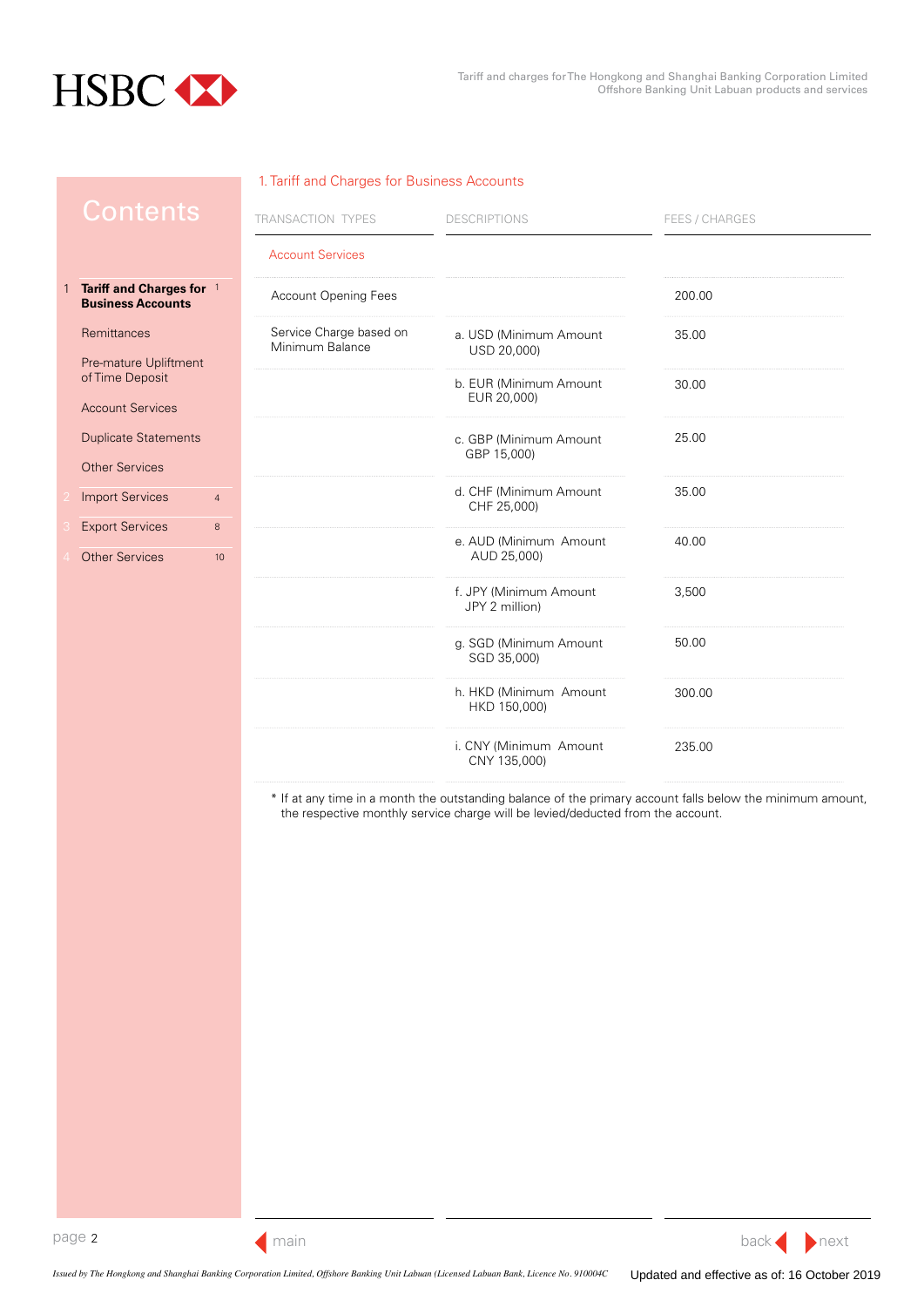<span id="page-2-0"></span>

# 1. Tariff and Charges for Business Accounts

|   | ontents                                                                       | TRANSACTION TYPES                     | <b>DESCRIPTIONS</b>    | FEES / CHARGES |
|---|-------------------------------------------------------------------------------|---------------------------------------|------------------------|----------------|
|   |                                                                               | <b>Duplicate Statements</b>           |                        |                |
| 1 | Tariff and Charges for 1<br><b>Business Accounts</b>                          | $a. < 3$ months per page              |                        | 5.00           |
|   | Remittances                                                                   | $b. > 3$ months per page              |                        | 10.00          |
|   | Pre-mature Upliftment<br>of Time Deposit                                      | <b>Other Services</b>                 |                        |                |
|   | <b>Account Services</b>                                                       | 1. Audit Confirmation                 | - Automail             | 30.00          |
|   | <b>Duplicate Statements</b>                                                   | 2. Audit Confirmation                 | - Manual               | 50.00          |
|   | <b>Other Services</b>                                                         | 3. Copy of payment instruction        |                        | 5.00           |
|   | <b>Import Services</b><br>$\overline{4}$<br><b>Export Services</b><br>$\bf 8$ | 4. Courier charge                     |                        | Min USD 50     |
|   | <b>Other Services</b><br>10                                                   | 5. Postage                            |                        | Min USD 5      |
|   |                                                                               | 6. Fax (local per page)               |                        | 2.00           |
|   |                                                                               | 7. Fax (overseas per page)            |                        | 5.00           |
|   |                                                                               | 8. SWIFT per message                  |                        | 30.00          |
|   |                                                                               | 9. Standing Instructions<br>per annum |                        | 50.00          |
|   |                                                                               | 10. Undelivered mail per mail         |                        | 5.00           |
|   |                                                                               | 11. HSBCnet Charges                   | - Initial set-up fees  | 110.00         |
|   |                                                                               |                                       | - Monthly service fees | 70.00          |

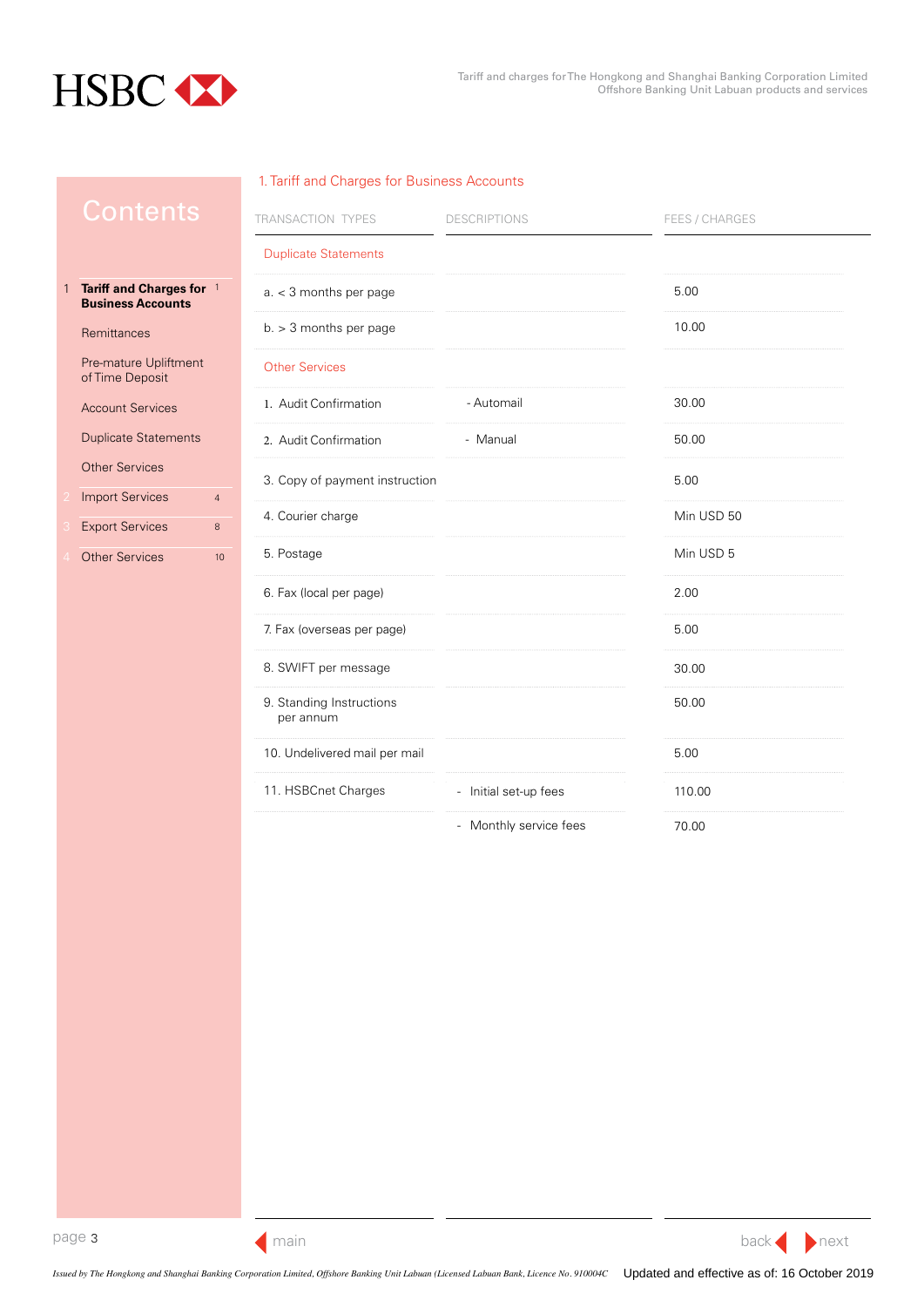<span id="page-3-0"></span>

|                                                    |                | I KANSAC HUN        |
|----------------------------------------------------|----------------|---------------------|
|                                                    |                | Irrevocable D       |
| Tariff and Charges for<br><b>Business Accounts</b> | 1              |                     |
| Remittances                                        |                |                     |
| Pre-mature Upliftment<br>of Time Deposit           |                |                     |
| <b>Account Services</b>                            |                |                     |
| <b>Duplicate Statements</b>                        |                | <b>Back to Back</b> |
| <b>Other Services</b>                              |                |                     |
| <b>Import Services</b>                             | $\overline{4}$ |                     |
| <b>Export Services</b>                             | 8              | Revolving DC        |
| <b>Other Services</b>                              | 10             |                     |
|                                                    |                |                     |
|                                                    |                | Usance DC           |
|                                                    |                |                     |
|                                                    |                |                     |
|                                                    |                |                     |
|                                                    |                |                     |

| TRANSACTION TYPES | <b>DESCRIPTIONS</b>                                                  | <b>FEES / CHARGES</b>                                                   |
|-------------------|----------------------------------------------------------------------|-------------------------------------------------------------------------|
| Irrevocable DC    | a. Opening commission                                                | 0.1% per month or part of<br>month on the credit amount<br>(min USD 70) |
|                   | b. Handling fee for same day<br>processing received after<br>12 noon | Min USD 60                                                              |
|                   | c. Marginal deposit handling fee                                     | Min USD 60                                                              |
| Back to Back DC   | a. Opening commission                                                | 0.1% per month or part of<br>month on the credit amount<br>(min USD 70) |
|                   | b. Handling fee                                                      | Min USD 60                                                              |
| Revolving DC      | a. Opening commission                                                | 0.1% per month or part of<br>month on the credit amount<br>(min USD 70) |
|                   | b. Handling fee                                                      | Min USD 60                                                              |
| Usance DC         | a. Opening commission                                                | 0.1% per month or part of<br>month on the credit amount<br>(min USD 70) |
|                   | b. Opening charge on<br>Usance period                                | 0.1% per month or part of<br>month for usance period of<br>the credit   |
| Standby DC        | a. Opening commission                                                | 0.1% per month or part of<br>month on the credit amount<br>(min USD 70) |
|                   | b. Handling fee for same day<br>processing received after<br>12 noon | Min USD 60                                                              |
|                   | c. Courier charges                                                   | as per DHL published rates                                              |



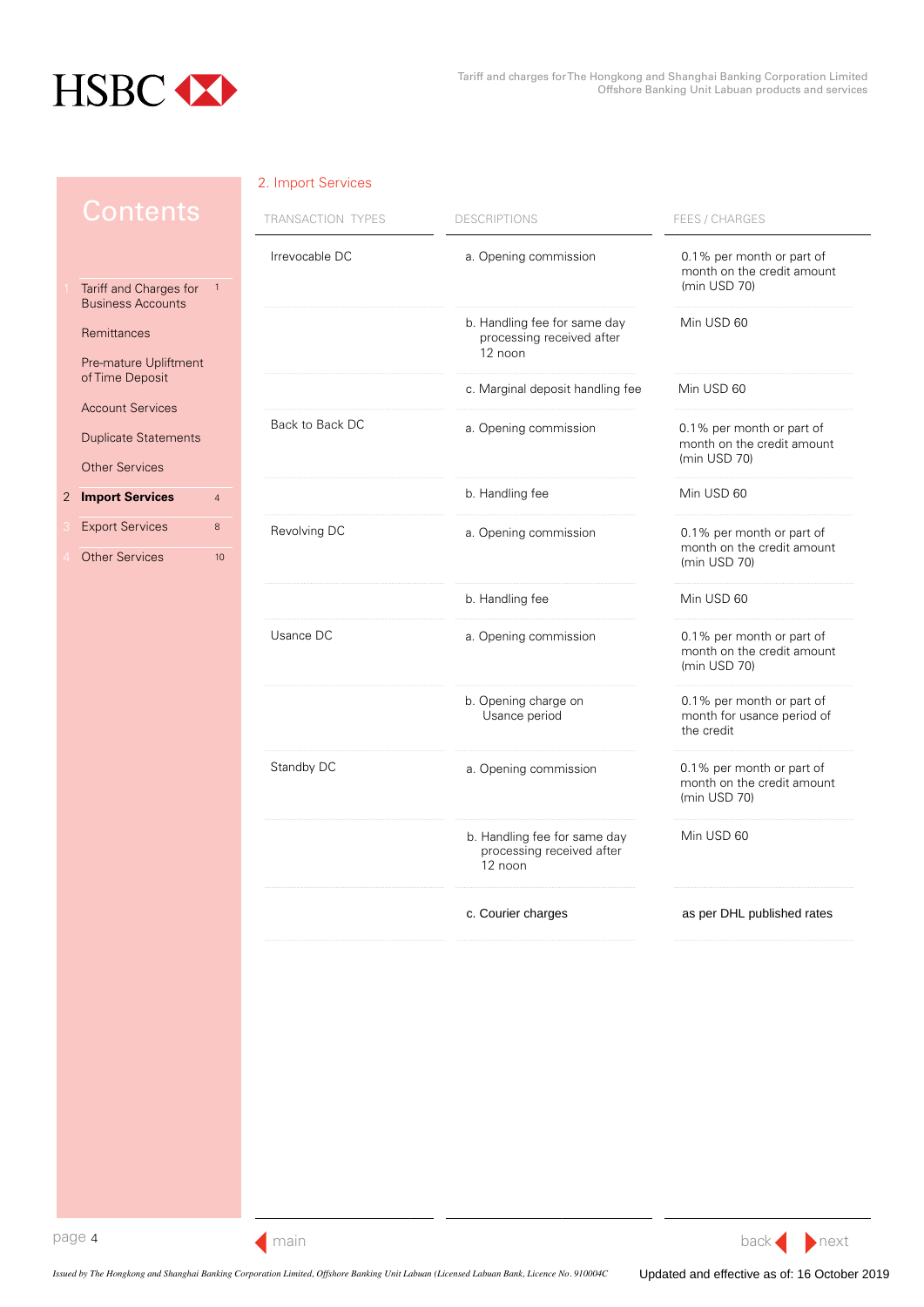<span id="page-4-0"></span>

|                                                    |                | <b>Documentary Credit</b><br>in Progress                                               |                                                                                                                                                                                   |                                                                                               |
|----------------------------------------------------|----------------|----------------------------------------------------------------------------------------|-----------------------------------------------------------------------------------------------------------------------------------------------------------------------------------|-----------------------------------------------------------------------------------------------|
| Tariff and Charges for<br><b>Business Accounts</b> | $\overline{1}$ | Amendments to DC                                                                       | a. Charge                                                                                                                                                                         | USD 30 for 1st amendment and<br>USD 60 for subsequent<br>amendment                            |
| Remittances                                        |                |                                                                                        |                                                                                                                                                                                   |                                                                                               |
| Pre-mature Upliftment<br>of Time Deposit           |                |                                                                                        | b. Increase in DC value                                                                                                                                                           | 0.1% per month or part of month                                                               |
| <b>Account Services</b>                            |                |                                                                                        | c. Extension of DC validity                                                                                                                                                       | 0.1% per month or part of month                                                               |
| <b>Duplicate Statements</b>                        |                |                                                                                        | d. Courier charges                                                                                                                                                                | as per DHL published rates                                                                    |
| <b>Other Services</b>                              |                | <b>Cancellation of DC</b>                                                              | a. Cancellation Fee                                                                                                                                                               | 50.00                                                                                         |
| <b>Import Services</b>                             | $\overline{4}$ |                                                                                        | b. Courier charges                                                                                                                                                                | as per DHL published rates                                                                    |
| <b>Export Services</b>                             | $\bf 8$        |                                                                                        |                                                                                                                                                                                   |                                                                                               |
| <b>Other Services</b>                              | 10             | <b>Acceptance Commission</b><br>on Usance Documentary<br><b>Credits Issued</b>         |                                                                                                                                                                                   |                                                                                               |
|                                                    |                |                                                                                        | a. Acceptance Commission<br>- foreign                                                                                                                                             | 75.00                                                                                         |
|                                                    |                |                                                                                        | b. Acceptance Commission - local                                                                                                                                                  | 60.00                                                                                         |
|                                                    |                | <b>Charges on the Account of</b><br>Beneficiary (unless otherwise<br>stated in the DC) |                                                                                                                                                                                   |                                                                                               |
|                                                    |                | Late Presentation                                                                      | Documents presented after<br>presentation period/DC Expiry                                                                                                                        | 0.1% of credit value to be borne by the<br>beneficiary and deducted directly from<br>proceeds |
|                                                    |                | Discrepancies Fees                                                                     | Deducted from the proceeds<br>/reimbursment claim for each<br>presentation of discrepant documents.<br>Fees shall be borne by the benefeficiary<br>unless otherwise stated in DC. | FCY bill<br>USD100.00 (or equivalent)                                                         |
|                                                    |                | <b>Presentation Charge</b>                                                             | Presentation of documents via<br>non HSBC offices. Charges shall<br>be borne by the beneficiary<br>unless otherwise stated in the DC                                              | FCY bill<br>USD45 (or equivalent)                                                             |
|                                                    |                | Overseas Charge                                                                        | Overseas bank charge for the<br>account of beneficiary                                                                                                                            | USD25 (or equivalent)                                                                         |
|                                                    |                | Cable/SWIFT Charges                                                                    | Cable charge on the account of                                                                                                                                                    | USD65 (or equivalent) per cable                                                               |

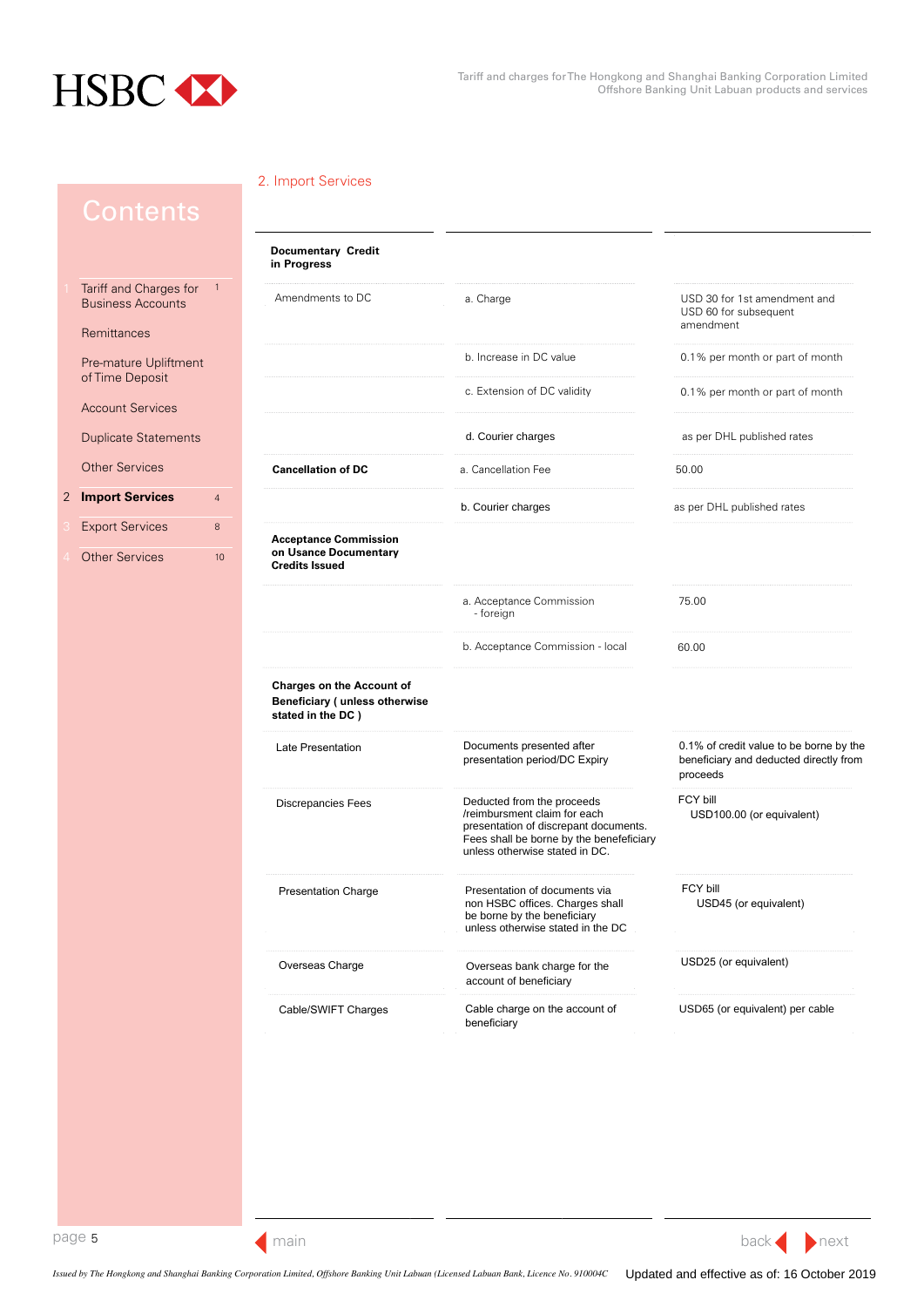



# Note

(N1) Bank Guarantee Issuance commission is calculated at the prescribed rate from the date of Bank Guarantee Issuance up to Claim/Liability period and is payable in full at the time of establishment of the Bank Guarantee unless otherwise agreed by the Bank. If there is any subsequent extension to the expiry date/claim/liability period/increase in the amount of the Bank Guarantee, additional commission will be imposed based on the extended period or the increased Bank Guarantee amount and will be collected when the Bank Guarantee is extended or the amount is increased.

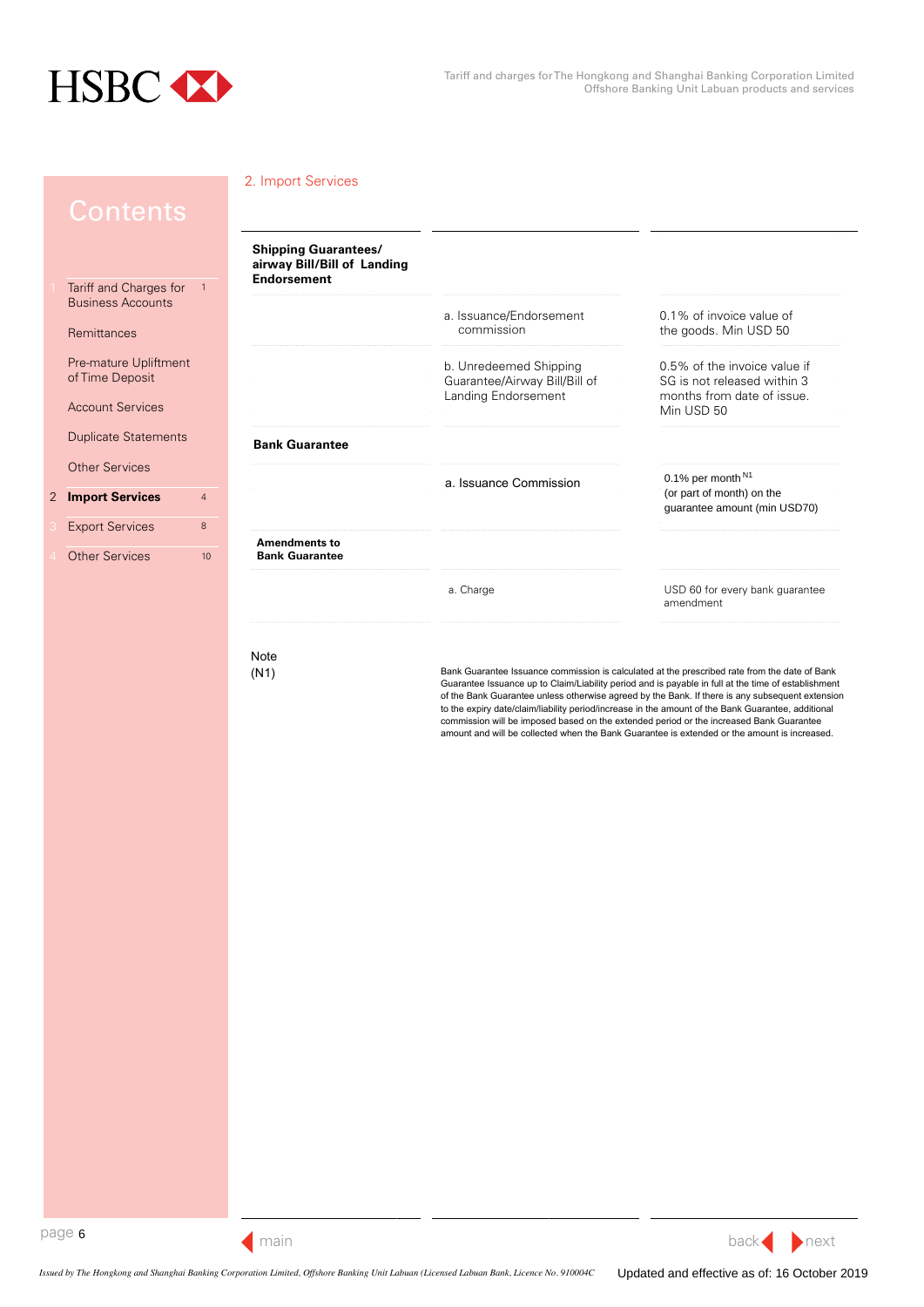<span id="page-6-0"></span>

| <u>Contents</u>                                    |                | TRANSACTION TYPES           | <b>DESCRIPTIONS</b>                                    | <b>FEES / CHARGES</b>                                                     |
|----------------------------------------------------|----------------|-----------------------------|--------------------------------------------------------|---------------------------------------------------------------------------|
|                                                    |                | <b>Import Bills</b>         |                                                        |                                                                           |
| Tariff and Charges for<br><b>Business Accounts</b> | $\overline{1}$ | Inward Bills for Collection | a. Collection Bills commission                         | 0.1%. Min USD 50 and Max<br><b>USD 250</b>                                |
| Remittances                                        |                |                             | b. Handling fee imposed on<br>each set of usance bills | 50.00                                                                     |
| Pre-mature Upliftment<br>of Time Deposit           |                |                             | c. Direct settlement charge                            | 50.00                                                                     |
| <b>Account Services</b>                            |                |                             | (documents released fee<br>of payment                  |                                                                           |
| <b>Duplicate Statements</b>                        |                |                             | d. Snag bill handling charge                           | USD 60 per month                                                          |
| <b>Other Services</b>                              |                |                             |                                                        |                                                                           |
| <b>Import Services</b>                             | $\overline{4}$ |                             | e. Protest fee                                         | USD 150 plus legal fee<br>and postage                                     |
| <b>Export Services</b>                             | 8              |                             |                                                        |                                                                           |
| <b>Other Services</b>                              | $10$           | Import Bills Receivables    | a. Transit Interest                                    | Prevailing rate of FCY for<br>customer's prescribed rate<br>for USD bills |
|                                                    |                |                             | b. Discrepancy                                         | 100                                                                       |
|                                                    |                |                             | c. Past Due Bills Handling fee                         | USD 100 per bill. One time fee                                            |
|                                                    |                | Other Settlement Charges    | a. Rates for retirement of<br>inward bills             | Selling rate of exchange of the<br>day or forward sales contract          |
|                                                    |                |                             | b. Commission in lieu of<br>exchange                   | 0.1% of bill amount. Min USD<br>50 and maximum of USD 250                 |
|                                                    |                | <b>Import Loans</b>         |                                                        |                                                                           |
|                                                    |                | Loans against imports       | a. Penalty for Early Retirement                        | Penalty interest quoted<br>by Treasury                                    |
|                                                    |                |                             | b. Commission in lieu of Exhange                       | 0.1% of loan amount. Min<br>USD 50 and Max USD 250                        |
|                                                    |                |                             |                                                        |                                                                           |

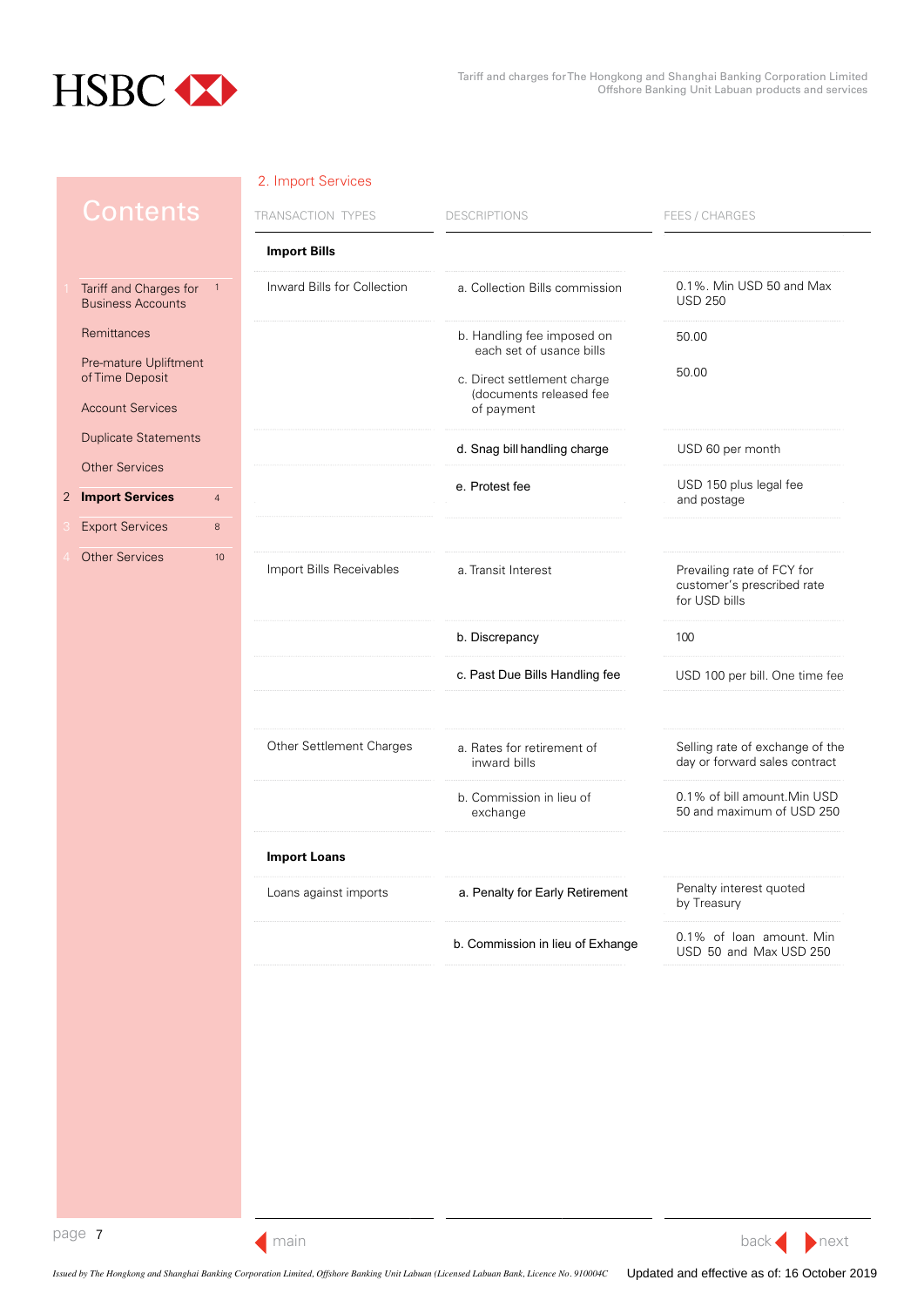<span id="page-7-0"></span>

|                                                    |                | Document Credit<br>Advising/Amendments | a. Advising commission                                 | 15.00                                                              |
|----------------------------------------------------|----------------|----------------------------------------|--------------------------------------------------------|--------------------------------------------------------------------|
| Tariff and Charges for<br><b>Business Accounts</b> | $\overline{1}$ |                                        | b. Handling fee imposed on<br>each set of usance bills |                                                                    |
| Remittances                                        |                |                                        |                                                        |                                                                    |
| Pre-mature Upliftment<br>of Time Deposit           |                |                                        | Loans against imports                                  |                                                                    |
| <b>Account Services</b>                            |                |                                        | i. with safe custody                                   | 20.00                                                              |
| <b>Duplicate Statements</b>                        |                |                                        | ii. without safe custody                               | 40.00                                                              |
| <b>Other Services</b>                              |                |                                        | c. Subsequent advising<br>commission (amendment)       | 15.00                                                              |
| <b>Import Services</b>                             | $\overline{4}$ |                                        |                                                        |                                                                    |
| <b>Export Services</b>                             | $\,$ 8 $\,$    |                                        | d. Handling fee                                        | 30.00                                                              |
| <b>Other Services</b>                              | $10$           |                                        | e. Pre-advising commission                             | 15.00                                                              |
|                                                    |                |                                        | f. Handling fee                                        | 15.00                                                              |
|                                                    |                |                                        | g. Confirmation commission                             | 0.1% per month or part of<br>month or as determined by<br>the Bank |
|                                                    |                |                                        | h. Transfer commission                                 | 0.1% flat on the face amount<br>of credit. Min USD 250             |
|                                                    |                | Inward Counter<br>Guarantee Advising   |                                                        |                                                                    |
|                                                    |                |                                        | a. Handling fee                                        | 60.00                                                              |
|                                                    |                |                                        |                                                        |                                                                    |

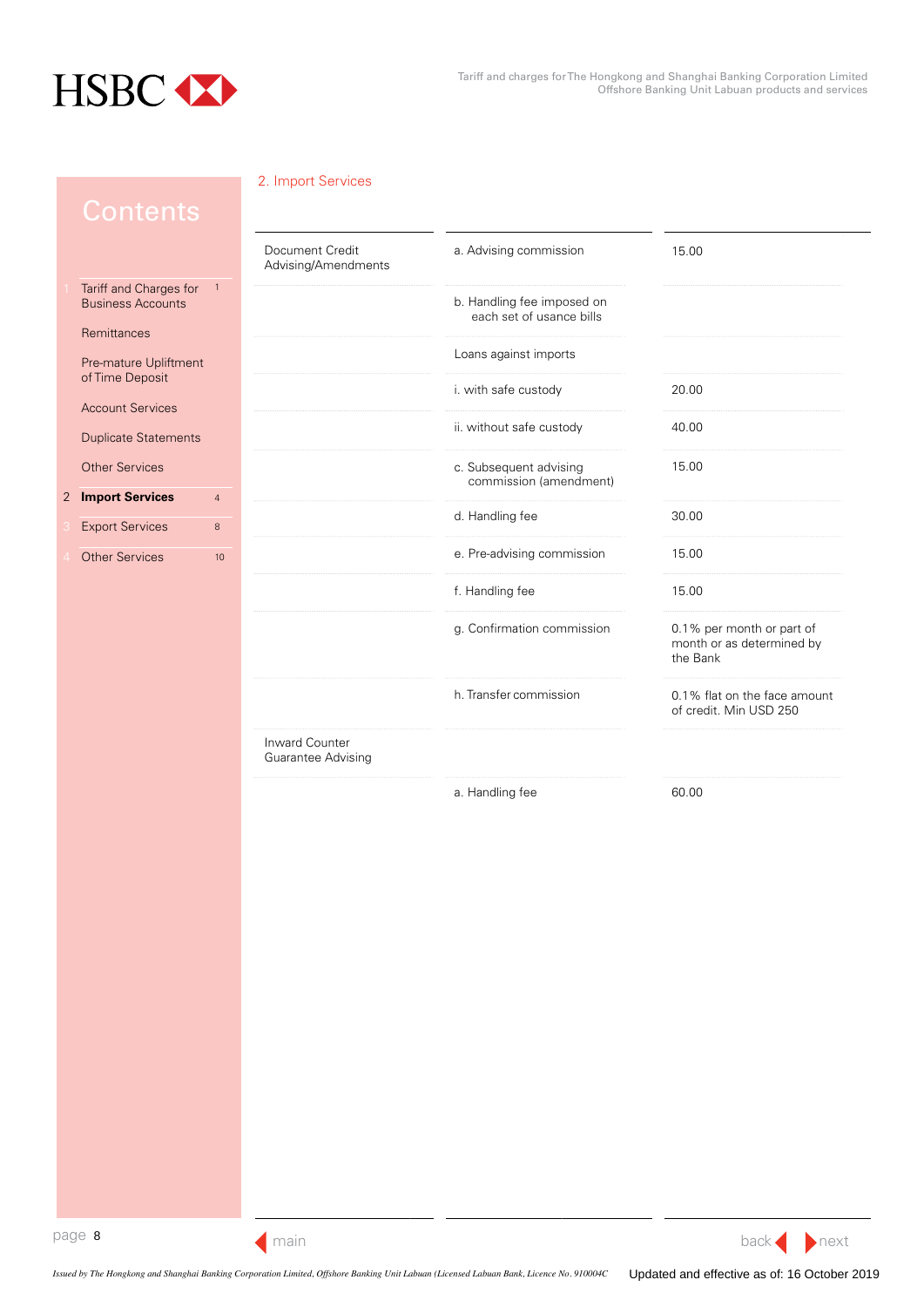<span id="page-8-0"></span>

## 3. Export Services

| Contents                                                           | TRANSACTION TYPES                                                | <b>DESCRIPTIONS</b>                                                                            | FEES / CHARGES                           |
|--------------------------------------------------------------------|------------------------------------------------------------------|------------------------------------------------------------------------------------------------|------------------------------------------|
|                                                                    | <b>Bills Purchase/Negotiation*</b>                               |                                                                                                |                                          |
| Tariff and Charges for<br>$\mathbf{1}$<br><b>Business Accounts</b> |                                                                  | a. DC Bills Checking fee                                                                       | Min. 50                                  |
| Remittances<br>Pre-mature Upliftment                               |                                                                  | b. Presentation with<br>discrepances including<br>DC bills sent on Approval<br>& Payment basis | USD 50 per set of documents              |
| of Time Deposit                                                    |                                                                  |                                                                                                |                                          |
| <b>Account Services</b><br><b>Duplicate Statements</b>             | <b>Foreign Currency DC</b><br>& Non-DC Bills<br><b>Pruchased</b> |                                                                                                |                                          |
| <b>Other Services</b>                                              |                                                                  | a. Commission                                                                                  | 0.1% flat. Min USD 50 and<br>Max USD 250 |
| <b>Import Services</b><br>$\overline{4}$                           |                                                                  | b. Urgent Processing Charge                                                                    | 50.00                                    |
| <b>Export Services</b><br>8                                        |                                                                  | c. Interest charge                                                                             | At prevailing FCY interest rate          |
| <b>Other Services</b><br>10                                        |                                                                  |                                                                                                |                                          |
|                                                                    |                                                                  | d. TT Reimbursement Claim                                                                      | USD 30 for account of<br>beneficiary     |
|                                                                    | <b>Foreign Currency DC</b><br><b>Non Purchased</b>               |                                                                                                |                                          |
|                                                                    |                                                                  | a. Checking Fee                                                                                | Min USD 50                               |
|                                                                    |                                                                  | b. Commission                                                                                  | 0.1% flat. Min USD 50 and<br>Max USD 250 |
|                                                                    |                                                                  | c. Interest charge                                                                             | 50.00                                    |
|                                                                    |                                                                  | d. TT Reimbursement Claim                                                                      | USD 30 for account of<br>beneficiary     |
|                                                                    |                                                                  |                                                                                                |                                          |

**Note (\*)**

Export Documentary Credit (DC) Bill Purchased (also known as Export DC Negotiation) refers to financing by the bank against documents submitted under DCs which may be clean or discprepant and generally after acceptance is received from the issuing bank. Interest rates charged will be based on the Bank's prevailing cost of fund or such other rates prescribed by the Bank from time to time for the respective currencies plus a margin subject to underlying bank and country risk. Please refer to the Product Disclosure Sheet available in our Download Centre at www.hsbc.com.my for further clarification of this product.

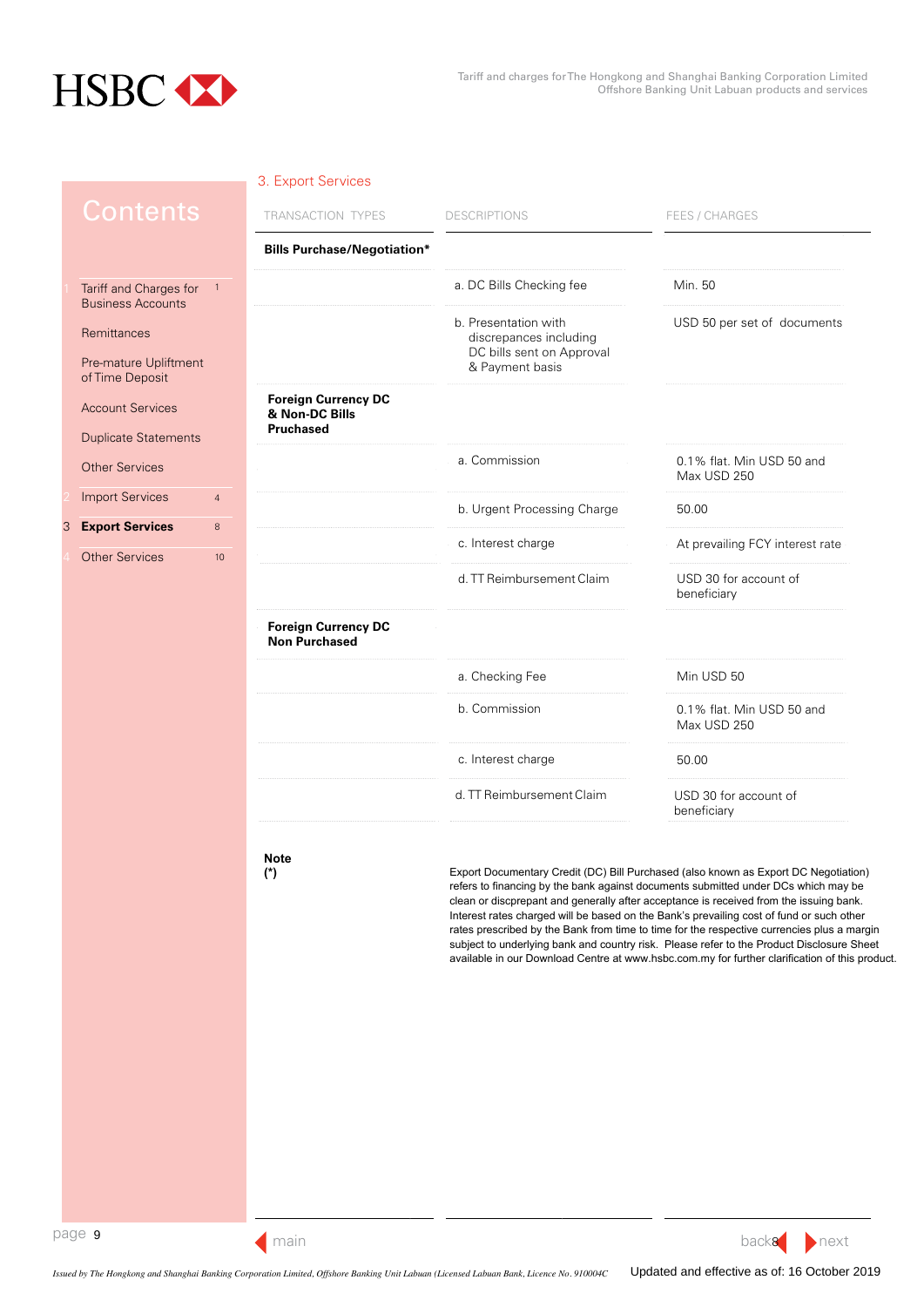<span id="page-9-0"></span>

# 3. Export Services

|   | <u>Co</u> ntents                                   |                | TRANSACTION TYPES                   | <b>DESCRIPTIONS</b>                            | FEES / CHARGES                                                          |
|---|----------------------------------------------------|----------------|-------------------------------------|------------------------------------------------|-------------------------------------------------------------------------|
|   |                                                    |                | <b>Others</b>                       |                                                |                                                                         |
|   | Tariff and Charges for<br><b>Business Accounts</b> | $\overline{1}$ |                                     | a. Rate of exchange                            | Prevailing rate or contracted rate                                      |
|   | Remittances                                        |                |                                     | b. Delivery charges                            | Based on courier rates                                                  |
|   | Pre-mature Upliftment<br>of Time Deposit           |                |                                     | c. Other Bank charges                          | All correspondents' or agents'<br>charges for account of<br>beneficiary |
|   | <b>Account Services</b>                            |                |                                     | d. Cable charge on the account<br>of applicant | USD65 (or equivalent) per cable                                         |
|   | <b>Duplicate Statements</b>                        |                | <b>Bills for Collection</b>         |                                                |                                                                         |
|   | <b>Other Services</b><br><b>Import Services</b>    |                |                                     |                                                |                                                                         |
|   |                                                    | 4              | Outward Bills for Collection        |                                                |                                                                         |
| 3 | <b>Export Services</b><br><b>Other Services</b>    | 8<br>$10$      |                                     | a. Commission                                  | 0.1% flat. Min USD 50 and<br>Max USD 250                                |
|   |                                                    |                |                                     | b. Urgent Processing Charge                    | Max. USD 50                                                             |
|   |                                                    |                |                                     | c. Cancellation charge                         | Max. USD 60                                                             |
|   |                                                    |                |                                     | d. Snag Bill Handling Fee                      | USD 60 per month or<br>part of month                                    |
|   |                                                    |                | <b>Export Loans</b>                 |                                                |                                                                         |
|   |                                                    |                | <b>Red Clause Credit</b>            |                                                |                                                                         |
|   |                                                    |                |                                     | a. Handling Fee                                | <b>USD 50</b>                                                           |
|   |                                                    |                | <b>Export Settlement</b><br>Charges |                                                |                                                                         |
|   |                                                    |                |                                     | a. Commission in lieu<br>of exchange           | 0.1% flat. Min USD 50 and<br>Max USD 250                                |
|   |                                                    |                |                                     | b. Past Due Bills                              | USD 60 per bill                                                         |
|   |                                                    |                |                                     | c. Reimbursement Bank                          | <b>USD 30</b>                                                           |
|   |                                                    |                |                                     |                                                |                                                                         |
|   |                                                    |                |                                     |                                                |                                                                         |
|   |                                                    |                |                                     |                                                |                                                                         |
|   |                                                    |                |                                     |                                                |                                                                         |
|   |                                                    |                |                                     |                                                |                                                                         |